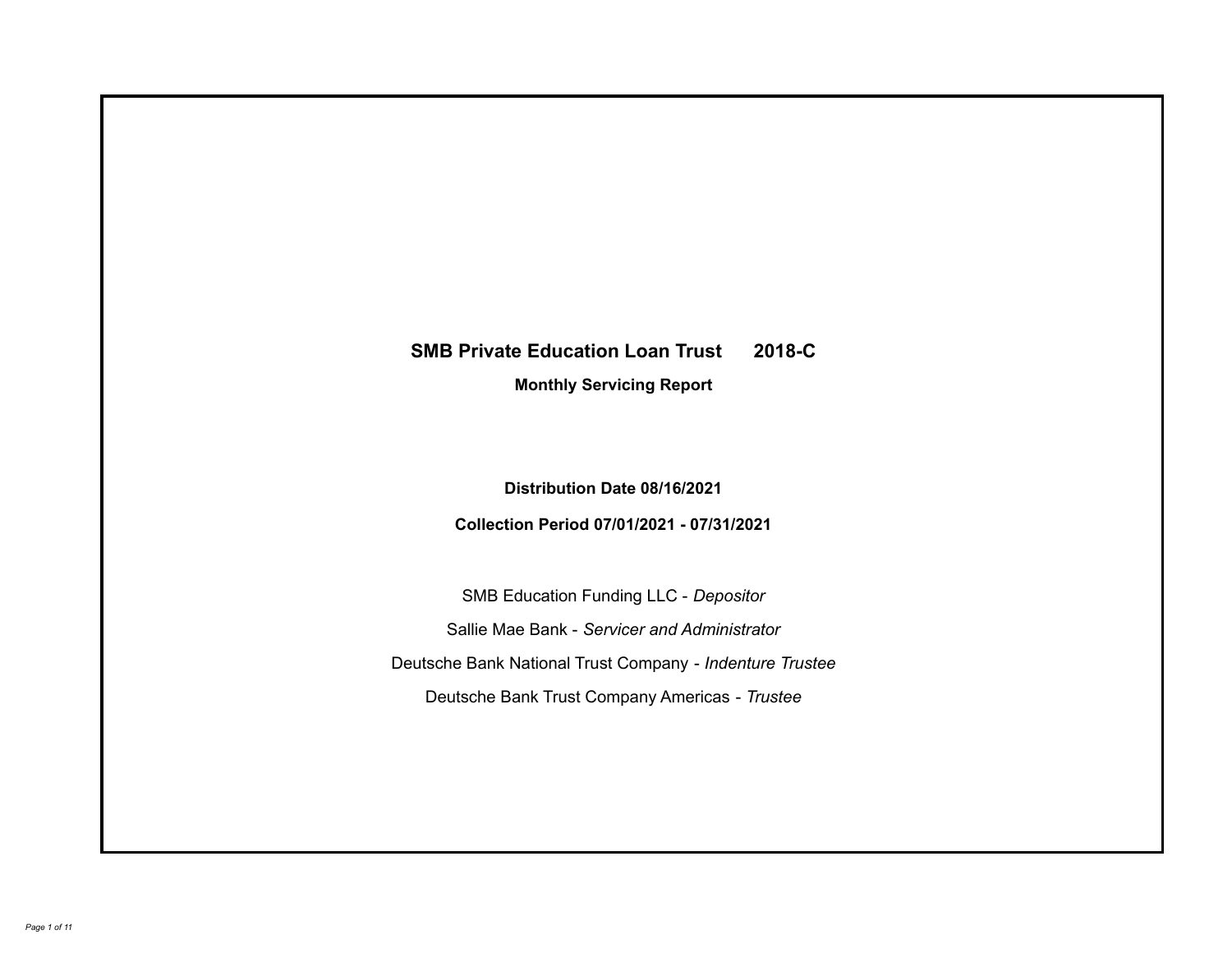A

| A            | <b>Student Loan Portfolio Characteristics</b>   |                   | <b>Settlement Date</b><br>09/19/2018 | 06/30/2021       | 07/31/2021       |
|--------------|-------------------------------------------------|-------------------|--------------------------------------|------------------|------------------|
|              | <b>Principal Balance</b>                        |                   | \$557,492,029.76                     | \$356,420,377.04 | \$351,191,637.53 |
|              | Interest to be Capitalized Balance              |                   | 38,025,828.51                        | 22,060,511.80    | 20,929,858.72    |
|              | Pool Balance                                    |                   | \$595,517,858.27                     | \$378,480,888.84 | \$372,121,496.25 |
|              |                                                 |                   |                                      |                  |                  |
|              | Weighted Average Coupon (WAC)                   |                   | 9.62%                                | 8.22%            | 8.22%            |
|              | Weighted Average Remaining Term                 |                   | 137.72                               | 129.89           | 129.65           |
|              | Number of Loans                                 |                   | 48,318                               | 31,481           | 30,999           |
|              | Number of Borrowers                             |                   | 46,914                               | 30,660           | 30,185           |
|              | Pool Factor                                     |                   |                                      | 0.635549184      | 0.624870423      |
|              | Since Issued Total Constant Prepayment Rate (1) |                   |                                      | 12.53%           | 12.53%           |
|              |                                                 |                   |                                      |                  |                  |
| B            | <b>Debt Securities</b>                          | <b>Cusip/Isin</b> | 07/15/2021                           |                  | 08/16/2021       |
|              | A <sub>2</sub> A                                | 78449QAB3         | \$163,319,529.02                     |                  | \$160,125,246.96 |
|              | A2B                                             | 78449QAC1         | \$80,541,137.61                      |                  | \$78,965,875.23  |
|              | B                                               | 78449QAD9         | \$40,000,000.00                      |                  | \$40,000,000.00  |
|              |                                                 |                   |                                      |                  |                  |
| $\mathsf{C}$ | <b>Certificates</b>                             | <b>Cusip/Isin</b> | 07/15/2021                           |                  | 08/16/2021       |
|              | Residual                                        | 78449Q107         | \$100,000.00                         |                  | \$100,000.00     |
|              |                                                 |                   |                                      |                  |                  |
| D            | <b>Account Balances</b>                         |                   | 07/15/2021                           |                  | 08/16/2021       |
|              | Reserve Account Balance                         |                   | \$1,508,827.00                       |                  | \$1,508,827.00   |
|              |                                                 |                   |                                      |                  |                  |
| E            | <b>Asset / Liability</b>                        |                   | 07/15/2021                           |                  | 08/16/2021       |
|              | Overcollateralization Percentage                |                   | 25.00%                               |                  | 25.00%           |

Specified Overcollateralization Amount

Actual Overcollateralization Amount \$94,620,222.21

(1) For additional information, see 'Since Issued CPR Methodology' found on page 11 of this report.

\$93,030,374.06 \$93,030,374.06

\$94,620,222.21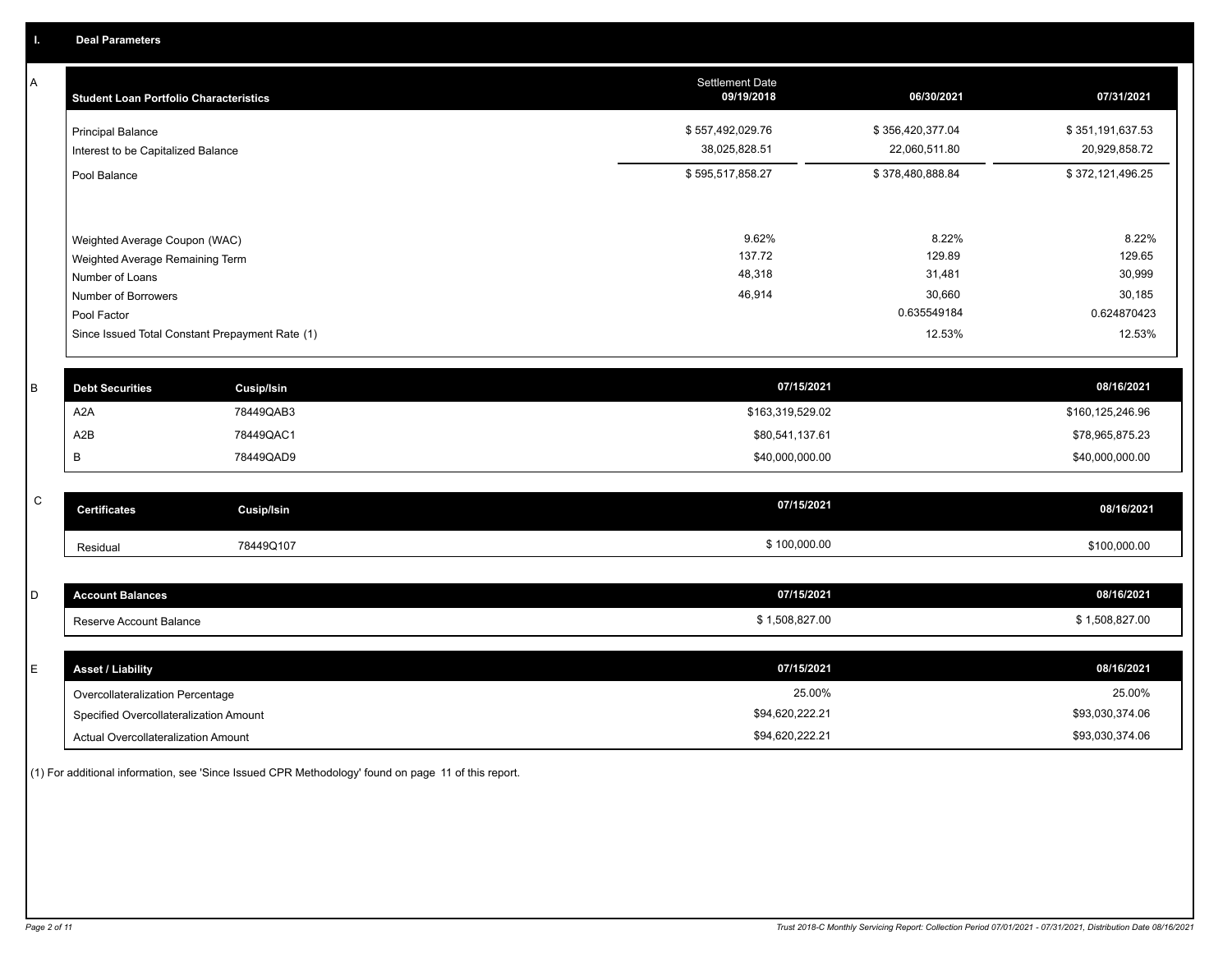| Α  | <b>Student Loan Principal Receipts</b>                           |                |
|----|------------------------------------------------------------------|----------------|
|    | <b>Borrower Principal</b>                                        | 6,372,264.86   |
|    | <b>Consolidation Activity Principal</b>                          | 0.00           |
|    | Seller Principal Reimbursement                                   | 0.00           |
|    | Servicer Principal Reimbursement                                 | 0.00           |
|    | Delinquent Principal Purchases by Servicer                       | 0.00           |
|    | <b>Other Principal Deposits</b>                                  | 162,363.44     |
|    | <b>Total Principal Receipts</b>                                  | \$6,534,628.30 |
| В  | <b>Student Loan Interest Receipts</b>                            |                |
|    | <b>Borrower Interest</b>                                         | 1,813,529.91   |
|    | <b>Consolidation Activity Interest</b>                           | 0.00           |
|    | Seller Interest Reimbursement                                    | 0.00           |
|    | Servicer Interest Reimbursement                                  | 0.00           |
|    | Delinquent Interest Purchases by Servicer                        | 0.00           |
|    | Other Interest Deposits                                          | 2,805.06       |
|    | <b>Total Interest Receipts</b>                                   | \$1,816,334.97 |
| C  | <b>Recoveries on Realized Losses</b>                             | \$61,181.60    |
| D  | <b>Investment Income</b>                                         | \$207.80       |
| Е  | <b>Funds Borrowed from Next Collection Period</b>                | \$0.00         |
| F  | <b>Funds Repaid from Prior Collection Period</b>                 | \$0.00         |
| G  | Loan Sale or Purchase Proceeds                                   | \$0.00         |
| H. | Initial Deposits to Distribution Account                         | \$0.00         |
|    | <b>Excess Transferred from Other Accounts</b>                    | \$0.00         |
| J  | <b>Borrower Benefit Reimbursements</b>                           | \$0.00         |
| Κ  | <b>Other Deposits</b>                                            | \$0.00         |
| L  | <b>Other Fees Collected</b>                                      | \$0.00         |
| M  | <b>AVAILABLE FUNDS</b>                                           | \$8,412,352.67 |
| N  | Non-Cash Principal Activity During Collection Period             | \$1,305,888.79 |
| O  | Aggregate Purchased Amounts by the Depositor, Servicer or Seller | \$165,168.50   |
| P  | Aggregate Loan Substitutions                                     | \$0.00         |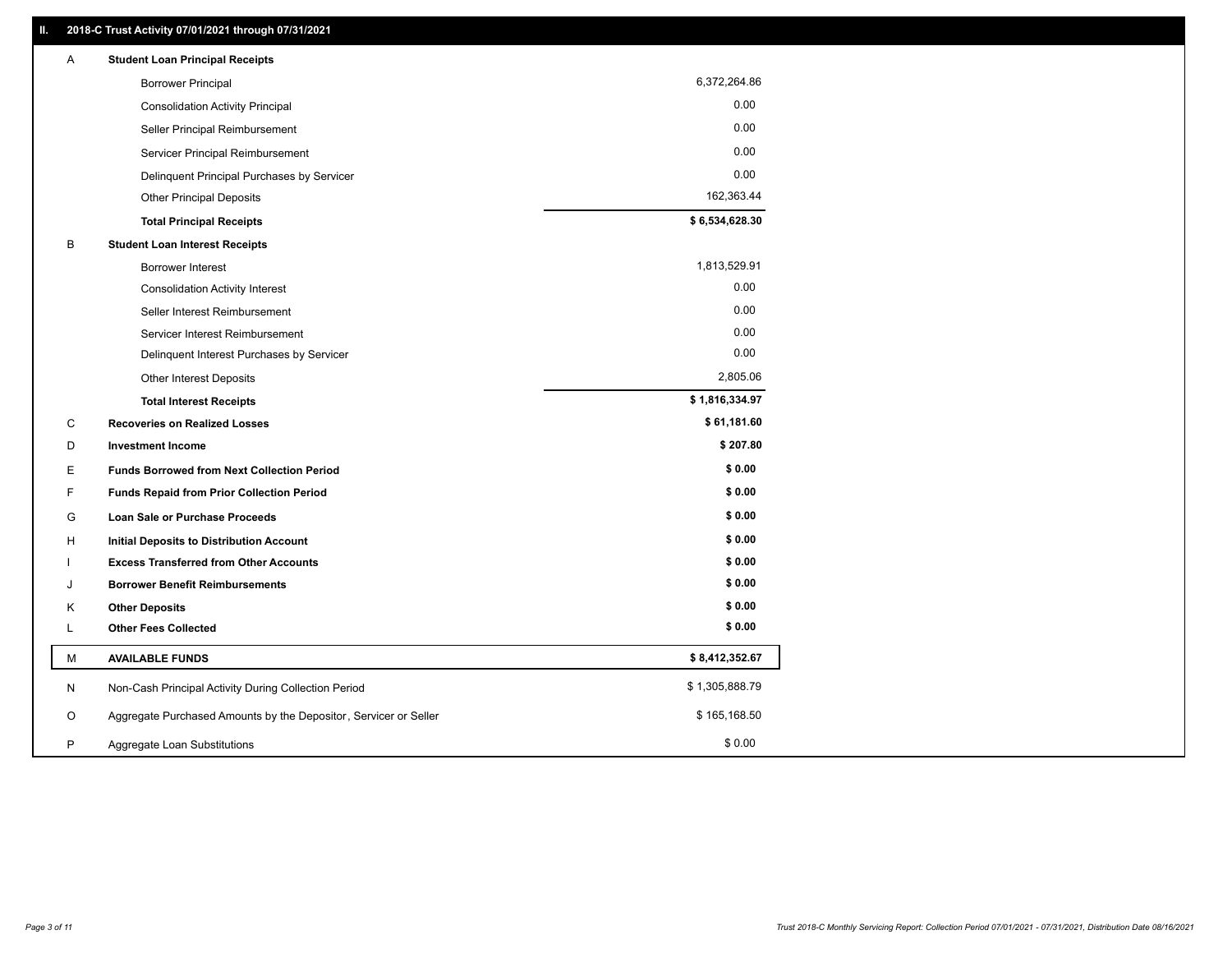|                   |                       |                          |         |                                                           | <b>Loans by Repayment Status</b> |                            |                          |         |                                                           |                |                            |
|-------------------|-----------------------|--------------------------|---------|-----------------------------------------------------------|----------------------------------|----------------------------|--------------------------|---------|-----------------------------------------------------------|----------------|----------------------------|
|                   |                       |                          |         | 07/31/2021                                                |                                  |                            |                          |         | 06/30/2021                                                |                |                            |
|                   |                       | <b>Wtd Avg</b><br>Coupon | # Loans | Principal and<br><b>Interest Accrued</b><br>to Capitalize | % of Principal                   | % of Loans in<br>Repay (1) | <b>Wtd Avg</b><br>Coupon | # Loans | Principal and<br><b>Interest Accrued</b><br>to Capitalize | % of Principal | % of Loans in<br>Repay (1) |
| INTERIM:          | IN SCHOOL             | 9.35%                    | 1,612   | \$24,799,170.69                                           | 6.664%                           | $-$ %                      | 9.34%                    | 1,683   | \$25,755,551.88                                           | 6.805%         | $-$ %                      |
|                   | GRACE                 | 9.60%                    | 1,015   | \$17,074,448.18                                           | 4.588%                           | $-$ %                      | 9.58%                    | 1,155   | \$19,583,120.11                                           | 5.174%         | $-$ %                      |
|                   | <b>DEFERMENT</b>      | 8.88%                    | 1,897   | \$26,025,185.74                                           | 6.994%                           | $-$ %                      | 8.87%                    | 1,897   | \$25,911,433.41                                           | 6.846%         | $-$ %                      |
| <b>REPAYMENT:</b> | <b>CURRENT</b>        | 7.96%                    | 25,085  | \$282,922,928.06                                          | 76.030%                          | 92.999%                    | 7.96%                    | 25,481  | \$287,728,256.22                                          | 76.022%        | 93.652%                    |
|                   | 31-60 DAYS DELINQUENT | 8.89%                    | 325     | \$4,645,374.64                                            | 1.248%                           | 1.527%                     | 8.55%                    | 271     | \$4,229,196.76                                            | 1.117%         | 1.377%                     |
|                   | 61-90 DAYS DELINQUENT | 8.00%                    | 139     | \$2,309,864.87                                            | 0.621%                           | 0.759%                     | 8.07%                    | 124     | \$1,858,614.07                                            | 0.491%         | 0.605%                     |
|                   | > 90 DAYS DELINQUENT  | 8.72%                    | 89      | \$1,537,499.68                                            | 0.413%                           | 0.505%                     | 8.74%                    | 94      | \$1,449,584.65                                            | 0.383%         | 0.472%                     |
|                   | <b>FORBEARANCE</b>    | 8.37%                    | 837     | \$12,807,024.39                                           | 3.442%                           | 4.210%                     | 8.37%                    | 776     | \$11,965,131.74                                           | 3.161%         | 3.895%                     |
| <b>TOTAL</b>      |                       |                          | 30,999  | \$372,121,496.25                                          | 100.00%                          | 100.00%                    |                          | 31,481  | \$378,480,888.84                                          | 100.00%        | 100.00%                    |

Percentages may not total 100% due to rounding  $\pmb{\ast}$ 

1 Loans classified in "Repayment" include any loan for which interim interest only, \$25 fixed payments or full principal and interest payments are due.

|                 |                                                                                                                              |                          | <b>Loans by Borrower Status</b> |                                                           |                |                                |                          |         |                                                           |                |                                |
|-----------------|------------------------------------------------------------------------------------------------------------------------------|--------------------------|---------------------------------|-----------------------------------------------------------|----------------|--------------------------------|--------------------------|---------|-----------------------------------------------------------|----------------|--------------------------------|
|                 |                                                                                                                              |                          |                                 | 07/31/2021                                                |                |                                |                          |         | 06/30/2021                                                |                |                                |
|                 |                                                                                                                              | <b>Wtd Avg</b><br>Coupon | # Loans                         | Principal and<br><b>Interest Accrued</b><br>to Capitalize | % of Principal | % of Loans in<br>P&I Repay (2) | <b>Wtd Avg</b><br>Coupon | # Loans | Principal and<br><b>Interest Accrued</b><br>to Capitalize | % of Principal | % of Loans in<br>P&I Repay (2) |
| <b>INTERIM:</b> | IN SCHOOL                                                                                                                    | 8.89%                    | 3,069                           | \$46,307,418.39                                           | 12.444%        | $-$ %                          | 8.86%                    | 3,191   | \$47,995,647.20                                           | 12.681%        | $-$ %                          |
|                 | <b>GRACE</b>                                                                                                                 | 9.05%                    | 2,033                           | \$32,770,080.85                                           | 8.806%         | $-$ %                          | 9.07%                    | 2,331   | \$37,445,736.64                                           | 9.894%         | $-$ %                          |
|                 | <b>DEFERMENT</b>                                                                                                             | 8.51%                    | 3,466                           | \$44,856,350.88                                           | 12.054%        | $-$ %                          | 8.51%                    | 3,502   | \$45,138,327.34                                           | 11.926%        | $-$ %                          |
| P&I REPAYMENT:  | <b>CURRENT</b>                                                                                                               | 7.89%                    | 21,087                          | \$227,514,431.13                                          | 61.140%        | 91.670%                        | 7.88%                    | 21,230  | \$228,918,848.45                                          | 60.484%        | 92.343%                        |
|                 | 31-60 DAYS DELINQUENT                                                                                                        | 8.88%                    | 297                             | \$4,256,769.46                                            | 1.144%         | 1.715%                         | 8.55%                    | 252     | \$3,975,327.43                                            | 1.050%         | 1.604%                         |
|                 | 61-90 DAYS DELINQUENT                                                                                                        | 7.99%                    | 133                             | \$2,233,948.10                                            | 0.600%         | 0.900%                         | 8.05%                    | 119     | \$1,806,199.63                                            | 0.477%         | 0.729%                         |
|                 | > 90 DAYS DELINQUENT                                                                                                         | 8.72%                    | 87                              | \$1,498,241.72                                            | 0.403%         | 0.604%                         | 8.75%                    | 90      | \$1,418,378.71                                            | 0.375%         | 0.572%                         |
|                 | <b>FORBEARANCE</b>                                                                                                           | 8.37%                    | 827                             | \$12,684,255.72                                           | 3.409%         | 5.111%                         | 8.37%                    | 766     | \$11,782,423.44                                           | 3.113%         | 4.753%                         |
| <b>TOTAL</b>    |                                                                                                                              |                          | 30,999                          | \$372,121,496.25                                          | 100.00%        | 100.00%                        |                          | 31,481  | \$378,480,888.84                                          | 100.00%        | 100.00%                        |
|                 | Percentages may not total 100% due to rounding                                                                               |                          |                                 |                                                           |                |                                |                          |         |                                                           |                |                                |
|                 | 2 Loans classified in "P&I Repayment" includes only those loans for which scheduled principal and interest payments are due. |                          |                                 |                                                           |                |                                |                          |         |                                                           |                |                                |

To conform with company standard reporting these sections now include Princial and Interest Accrued to Capitalize .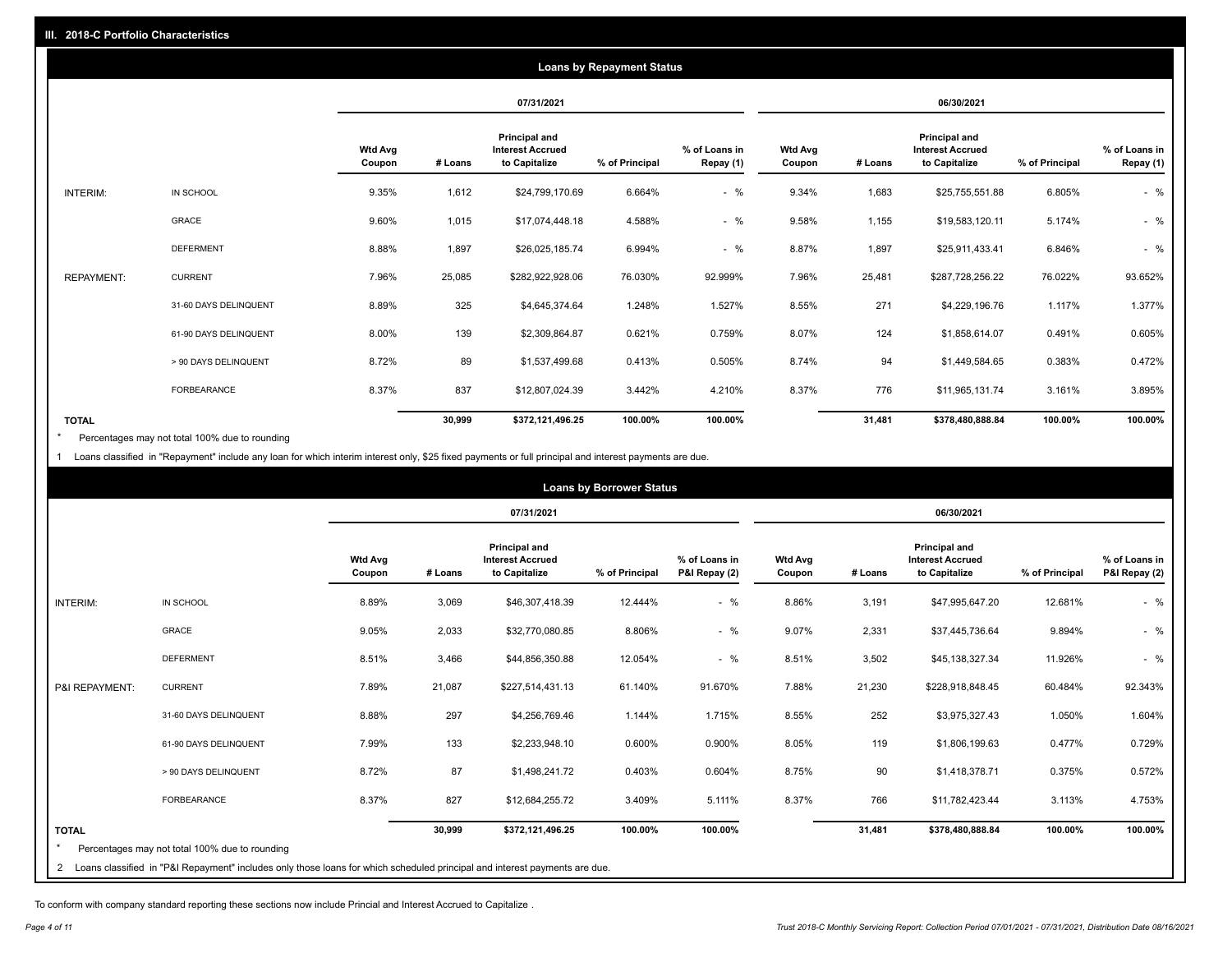|                                                                                                  | 7/31/2021        | 6/30/2021        |  |
|--------------------------------------------------------------------------------------------------|------------------|------------------|--|
| Pool Balance                                                                                     | \$372,121,496.25 | \$378,480,888.84 |  |
| Total # Loans                                                                                    | 30,999           | 31,481           |  |
| Total # Borrowers                                                                                | 30,185           | 30,660           |  |
| Weighted Average Coupon                                                                          | 8.22%            | 8.22%            |  |
| Weighted Average Remaining Term                                                                  | 129.65           | 129.89           |  |
| Percent of Pool - Cosigned                                                                       | 93.3%            | 93.3%            |  |
| Percent of Pool - Non Cosigned                                                                   | 6.7%             | 6.7%             |  |
| Borrower Interest Accrued for Period                                                             | \$2,445,563.78   | \$2,401,088.14   |  |
| Outstanding Borrower Interest Accrued                                                            | \$23,796,738.32  | \$24,941,587.30  |  |
| Gross Principal Realized Loss - Periodic *                                                       | \$435,495.04     | \$432,951.57     |  |
| Gross Principal Realized Loss - Cumulative *                                                     | \$13,363,508.72  | \$12,928,013.68  |  |
| Recoveries on Realized Losses - Periodic                                                         | \$61,181.60      | \$43,782.70      |  |
| Recoveries on Realized Losses - Cumulative                                                       | \$1,459,530.29   | \$1,398,348.69   |  |
| Net Losses - Periodic                                                                            | \$374,313.44     | \$389,168.87     |  |
| Net Losses - Cumulative                                                                          | \$11,903,978.43  | \$11,529,664.99  |  |
| Non-Cash Principal Activity - Capitalized Interest                                               | \$1,742,955.34   | \$2,086,715.42   |  |
| Since Issued Total Constant Prepayment Rate (CPR) (1)                                            | 12.53%           | 12.53%           |  |
| <b>Loan Substitutions</b>                                                                        | \$0.00           | \$0.00           |  |
| <b>Cumulative Loan Substitutions</b>                                                             | \$0.00           | \$0.00           |  |
| <b>Unpaid Servicing Fees</b>                                                                     | \$0.00           | \$0.00           |  |
| <b>Unpaid Administration Fees</b>                                                                | \$0.00           | \$0.00           |  |
| <b>Unpaid Carryover Servicing Fees</b>                                                           | \$0.00           | \$0.00           |  |
| Note Interest Shortfall                                                                          | \$0.00           | \$0.00           |  |
| Loans in Modification                                                                            | \$19,047,308.58  | \$19,203,884.42  |  |
| % of Loans in Modification as a % of Loans in Repayment (P&I)                                    | 8.09%            | 8.13%            |  |
|                                                                                                  |                  |                  |  |
| % Annualized Gross Principal Realized Loss - Periodic as a %<br>of Loans in Repayment (P&I) * 12 | 2.22%            | 2.20%            |  |
| % Gross Principal Realized Loss - Cumulative as a % of<br>Original Pool Balance                  | 2.24%            | 2.17%            |  |

\* In accordance with the Servicer's current policies and procedures, after September 1, 2017 loans subject to bankruptcy claims generally will not be reported as a charged- off unless and until they are delinquent for 120

(1) For additional information, see 'Since Issued CPR Methodology' found on page 11 of this report.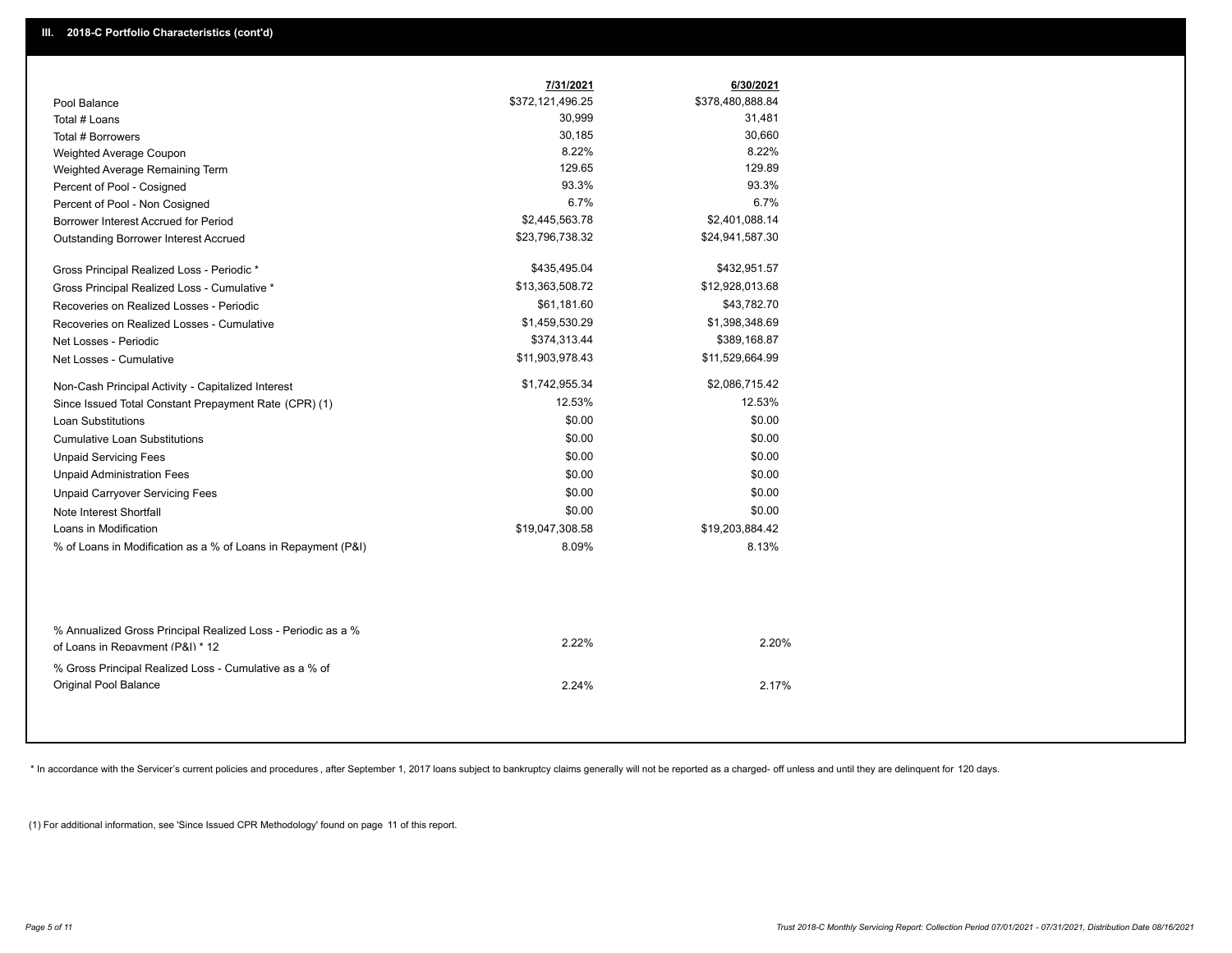#### **Loan Program**  A

|                                    | Weighted<br>Average | # LOANS | <b>\$ AMOUNT</b> | $%$ *     |
|------------------------------------|---------------------|---------|------------------|-----------|
| - Smart Option Interest-Only Loans | 7.08%               | 7,099   | \$60,908,758.08  | 16.368%   |
| - Smart Option Fixed Pay Loans     | 8.22%               | 7,702   | \$111,403,627.28 | 29.937%   |
| - Smart Option Deferred Loans      | 8.57%               | 16,198  | \$199,809,110.89 | 53.695%   |
| - Other Loan Programs              | $0.00\%$            | C       | \$0.00           | $0.000\%$ |
| <b>Total</b>                       | 8.22%               | 30,999  | \$372,121,496.25 | 100.000%  |

\* Percentages may not total 100% due to rounding

B

C

**Index Type**

|                       | Weighted<br>Average | # LOANS  | \$ AMOUNT        | % *       |
|-----------------------|---------------------|----------|------------------|-----------|
| - Fixed Rate Loans    | 9.16%               | 9,877    | \$128,343,835.80 | 34.490%   |
| - LIBOR Indexed Loans | 7.73%               | 21.122   | \$243,777,660.45 | 65.510%   |
| - Other Index Rates   | $0.00\%$            | $\Omega$ | \$0.00           | $0.000\%$ |
| Total                 | 8.22%               | 30,999   | \$372,121,496.25 | 100.000%  |

\* Percentages may not total 100% due to rounding

## **Weighted Average Recent FICO**

| 1,667<br>1,736 | \$19,372,958.75<br>\$20,550,520.24 | 5.206%   |
|----------------|------------------------------------|----------|
|                |                                    |          |
|                |                                    | 5.523%   |
| 3,232          | \$39,492,076.28                    | 10.613%  |
| 6,622          | \$82,582,419.08                    | 22.192%  |
| 17,740         | \$210,111,863.81                   | 56.463%  |
| 2              | \$11,658.09                        | 0.003%   |
| 30,999         | \$372,121,496.25                   | 100.000% |
|                |                                    |          |

To conform with company standard reporting these sections now include Princial and Interest Accrued to Capitalize .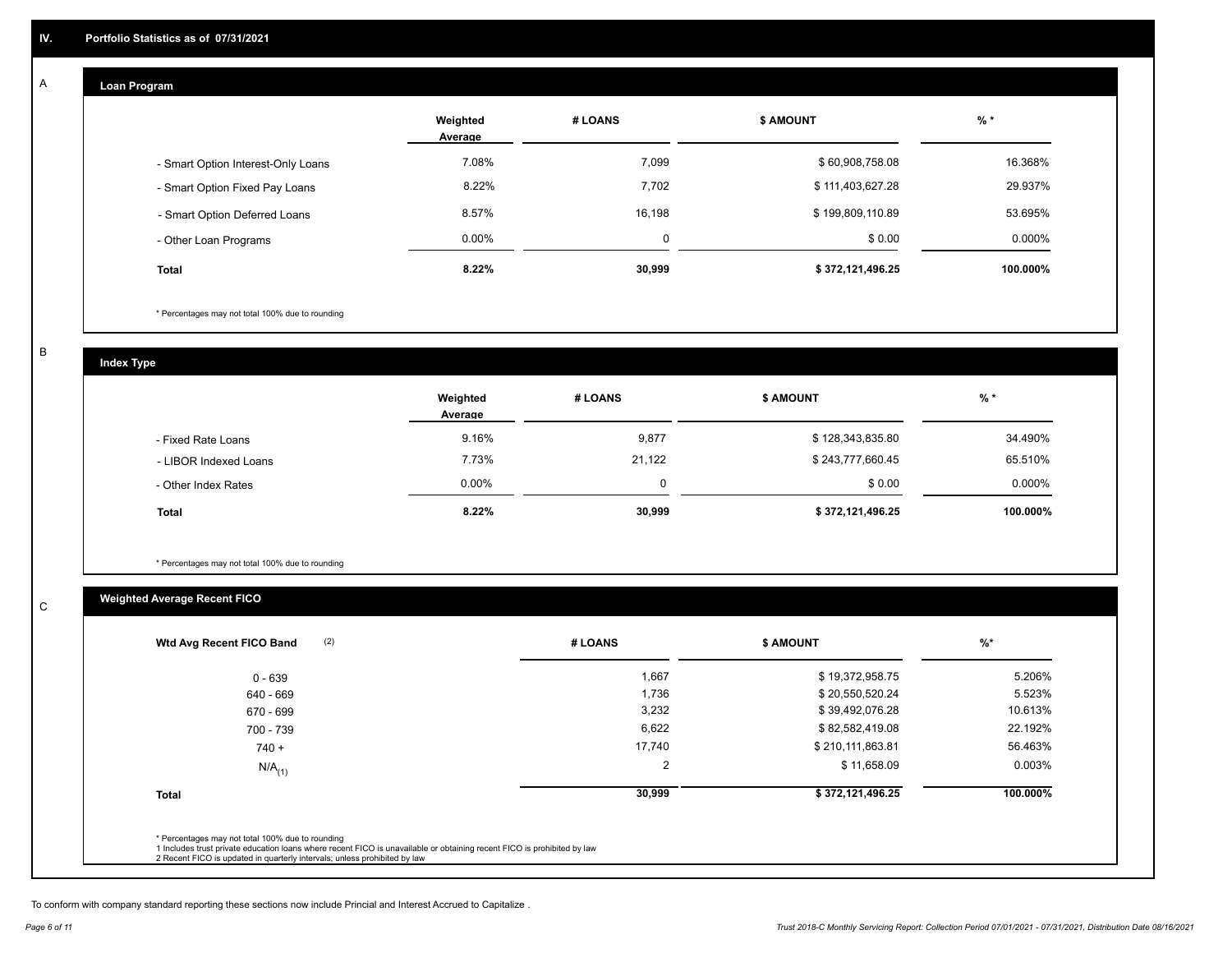| V. |       | 2018-C Reserve Account and Principal Distribution Calculations                  |                  |  |
|----|-------|---------------------------------------------------------------------------------|------------------|--|
| А. |       | <b>Reserve Account</b>                                                          |                  |  |
|    |       | Specified Reserve Account Balance                                               | \$1,508,827.00   |  |
|    |       | <b>Actual Reserve Account Balance</b>                                           | \$1,508,827.00   |  |
| В. |       | <b>Principal Distribution Amount</b>                                            |                  |  |
|    | i.    | <b>Class A Notes Outstanding</b>                                                | \$243,860,666.63 |  |
|    | ii.   | Pool Balance                                                                    | \$372,121,496.25 |  |
|    | iii.  | First Priority Principal Distribution Amount (i - ii)                           | \$0.00           |  |
|    | iv.   | Class A and B Notes Outstanding                                                 | \$283,860,666.63 |  |
|    | ν.    | First Priority Principal Distribution Amount                                    | \$0.00           |  |
|    | vi.   | Pool Balance                                                                    | \$372,121,496.25 |  |
|    | vii.  | Specified Overcollateralization Amount                                          | \$93,030,374.06  |  |
|    | viii. | Regular Principal Distribution Amount (if (iv > 0, (iv - v) - (vi - vii))       | \$4,769,544.44   |  |
|    | ix.   | Pool Balance                                                                    | \$372,121,496.25 |  |
|    | х.    | 10% of Initial Pool Balance                                                     | \$59,551,785.83  |  |
|    | xi.   | First Priority Principal Distribution Amount                                    | \$0.00           |  |
|    | xii.  | Regular Principal Distribution Amount                                           | \$4,769,544.44   |  |
|    | xiii. | Available Funds (after payment of waterfall items A through I)                  | \$2,709,125.27   |  |
|    | xiv.  | Additional Principal Distribution Amount (if(vi <= x,min(xiii, vi - xi - xii))) | \$0.00           |  |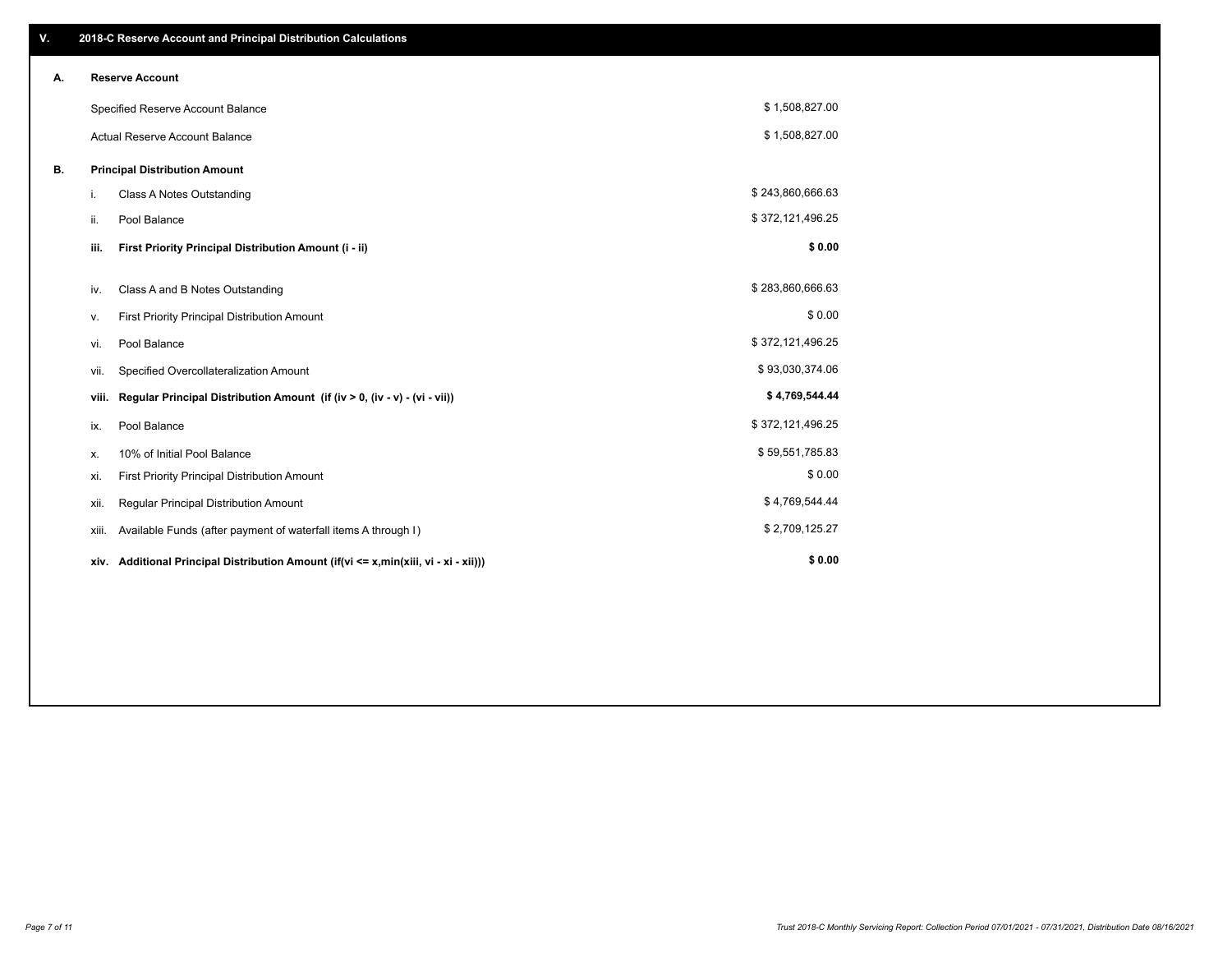|    |                                                         | Paid           | <b>Funds Balance</b> |
|----|---------------------------------------------------------|----------------|----------------------|
|    | <b>Total Available Funds</b>                            |                | \$8,412,352.67       |
| A  | <b>Trustee Fees</b>                                     | \$0.00         | \$8,412,352.67       |
| В  | <b>Servicing Fees</b>                                   | \$237,613.58   | \$8,174,739.09       |
| C  | i. Administration Fees                                  | \$8,333.00     | \$8,166,406.09       |
|    | ii. Unreimbursed Administrator Advances plus any Unpaid | \$0.00         | \$8,166,406.09       |
| D  | Class A Noteholders Interest Distribution Amount        | \$554,403.05   | \$7,612,003.04       |
| E. | First Priority Principal Payment                        | \$0.00         | \$7,612,003.04       |
| F. | Class B Noteholders Interest Distribution Amount        | \$133,333.33   | \$7,478,669.71       |
| G  | <b>Reinstatement Reserve Account</b>                    | \$0.00         | \$7,478,669.71       |
| H  | Regular Principal Distribution                          | \$4,769,544.44 | \$2,709,125.27       |
|    | <b>Carryover Servicing Fees</b>                         | \$0.00         | \$2,709,125.27       |
| J  | Additional Principal Distribution Amount                | \$0.00         | \$2,709,125.27       |
| Κ  | Unpaid Expenses of Trustee                              | \$0.00         | \$2,709,125.27       |
| L. | Unpaid Expenses of Administrator                        | \$0.00         | \$2,709,125.27       |
| М  | Remaining Funds to the Residual Certificateholders      | \$2,709,125.27 | \$0.00               |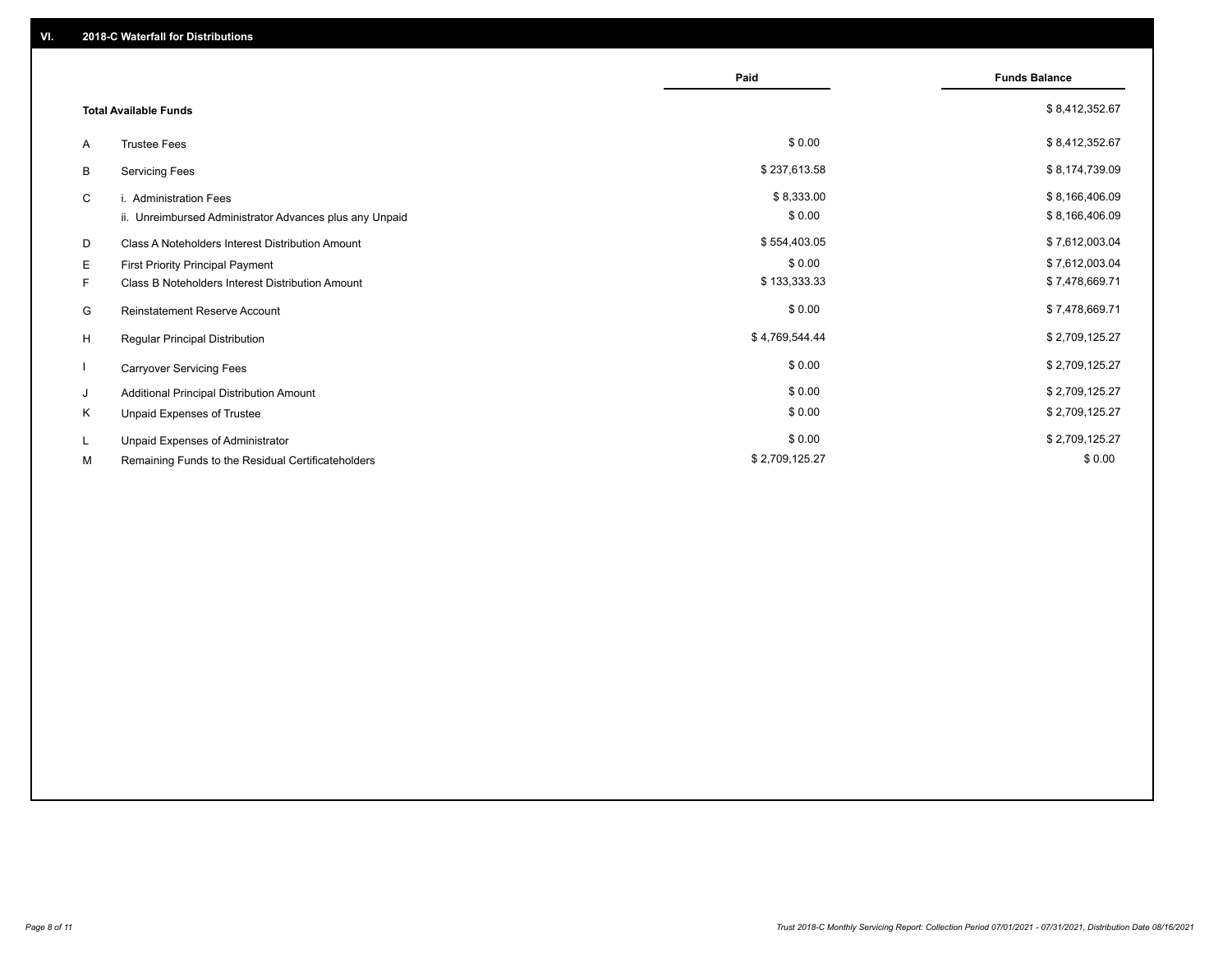| <b>Distribution Amounts</b>                                |                         |                         |                         |
|------------------------------------------------------------|-------------------------|-------------------------|-------------------------|
|                                                            | A <sub>2</sub> A        | A <sub>2</sub> B        | в                       |
| Cusip/Isin                                                 | 78449QAB3               | 78449QAC1               | 78449QAD9               |
| <b>Beginning Balance</b>                                   | \$163,319,529.02        | \$80,541,137.61         | \$40,000,000.00         |
| Index                                                      | <b>FIXED</b>            | <b>LIBOR</b>            | <b>FIXED</b>            |
| Spread/Fixed Rate                                          | 3.63%                   | 0.75%                   | 4.00%                   |
| Record Date (Days Prior to Distribution)                   | 1 NEW YORK BUSINESS DAY | 1 NEW YORK BUSINESS DAY | 1 NEW YORK BUSINESS DAY |
| <b>Accrual Period Begin</b>                                | 7/15/2021               | 7/15/2021               | 7/15/2021               |
| <b>Accrual Period End</b>                                  | 8/15/2021               | 8/16/2021               | 8/15/2021               |
| Daycount Fraction                                          | 0.08333333              | 0.08888889              | 0.08333333              |
| Interest Rate*                                             | 3.63000%                | 0.84313%                | 4.00000%                |
| <b>Accrued Interest Factor</b>                             | 0.003025000             | 0.000749449             | 0.003333333             |
| <b>Current Interest Due</b>                                | \$494,041.58            | \$60,361.47             | \$133,333.33            |
| Interest Shortfall from Prior Period Plus Accrued Interest | $\frac{1}{2}$           | $\mathsf{\$}$ -         | $\mathsf{\$}$ -         |
| <b>Total Interest Due</b>                                  | \$494,041.58            | \$60,361.47             | \$133,333.33            |
| <b>Interest Paid</b>                                       | \$494,041.58            | \$60,361.47             | \$133,333.33            |
| <b>Interest Shortfall</b>                                  | $\mathsf{\$}$ -         | $\mathsf{\$}$ -         | $$ -$                   |
| <b>Principal Paid</b>                                      | \$3,194,282.06          | \$1,575,262.38          | $$ -$                   |
| <b>Ending Principal Balance</b>                            | \$160,125,246.96        | \$78,965,875.23         | \$40,000,000.00         |
| Paydown Factor                                             | 0.014585763             | 0.014585763             | 0.000000000             |
| <b>Ending Balance Factor</b>                               | 0.731165511             | 0.731165511             | 1.000000000             |

\* Pay rates for Current Distribution. For the interest rates applicable to the next distribution date, please see https://www.salliemae.com/about/investors/data/SMBabrate.txt.

**VII. 2018-C Distributions**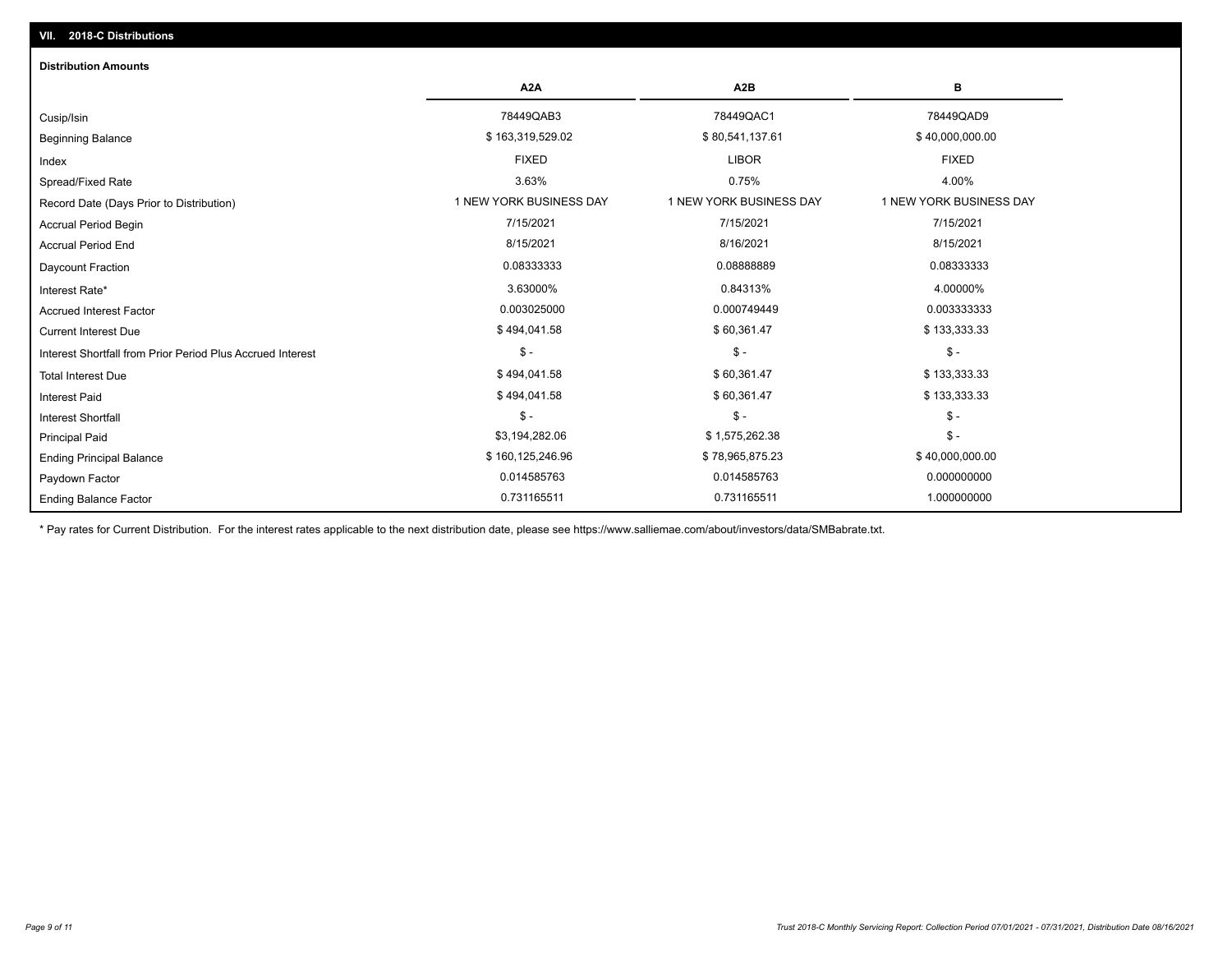#### **VIII. 2018-C Methodology**

### **Since Issued Total CPR**

$$
\text{total CPR} = 1 - \left(\frac{APB}{PPB}\right)^{\left(\frac{12}{MSC}\right)}
$$

APB = Actual period-end Pool Balance PPB = Projected period-end Pool Balance assuming no prepayments and no defaults Pool Balance = Sum(Principal Balance + Interest Accrued to Capitalize Balance) MSC = Months Since Cut-Off

### **Since-Issued Total Constant Prepayment Rate (CPR)**

Since-Issued Total CPR measures prepayments, both voluntary and involuntary, for a trust student loan pool over the life of a transaction. For each trust distribution, the actual month-end pool balance is compared against a month-end pool balance originally projected at issuance assuming no prepayments and defaults. For purposes of Since- Issued Total CPR calculations, projected period end pool balance assumes in-school status loans have up to a six month grace period before moving to repayment, grace status loans remain in grace status until their status end date and then to move to full principal and interest repayment, loans subject to interim interest or fixed payments during their in-school and grace period continue paying interim interest or fixed payments until full